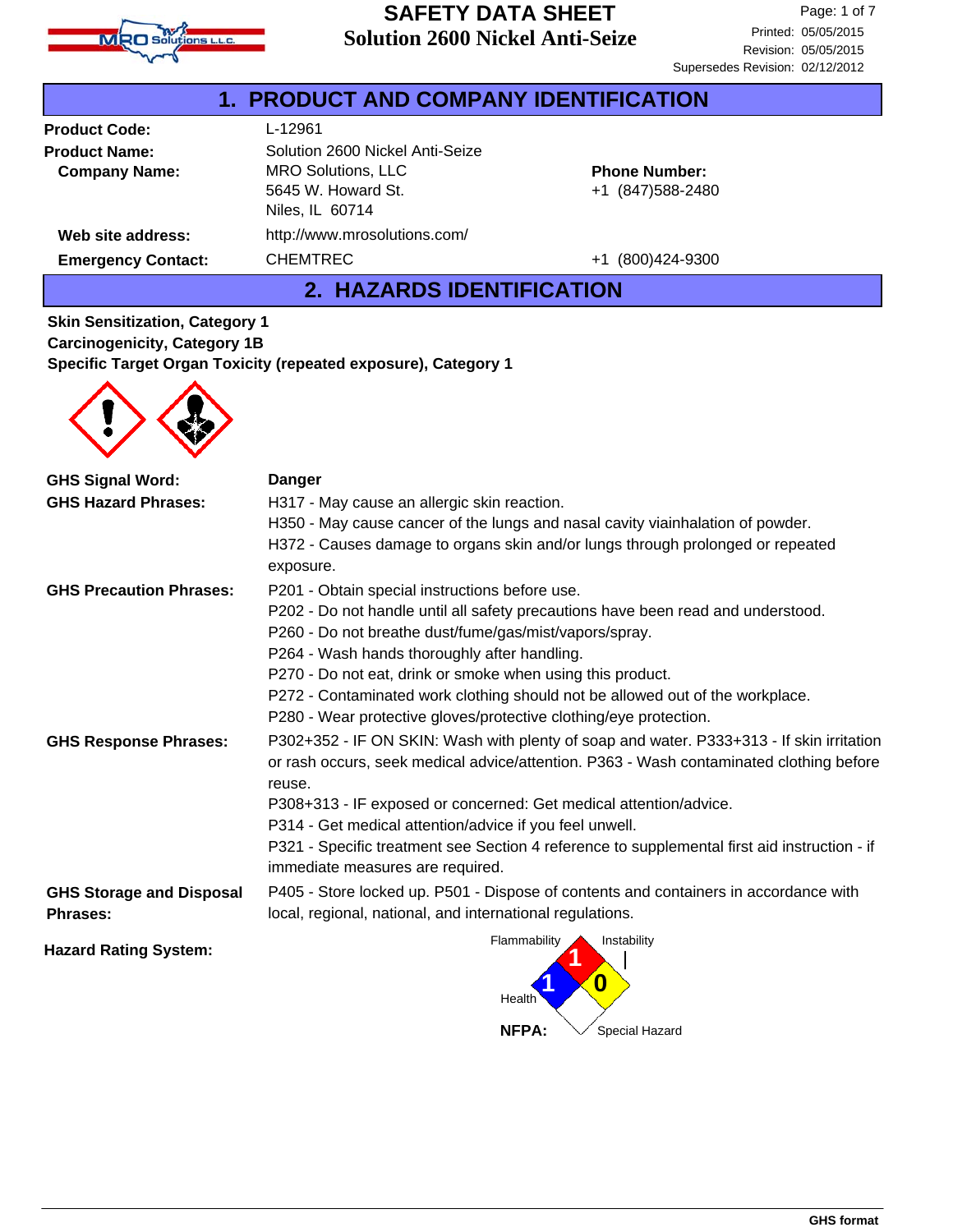

Revision: 05/05/2015 Printed: 05/05/2015 Page: 2 of 7 Supersedes Revision: 02/12/2012

| <b>Potential Health Effects</b><br>(Acute and Chronic): | Preexisting pulmonary and dermatological disorders may be aggravated by exposure to<br>hazardous components. Repeated or prolonged inhalation of graphite or carbon dusts<br>may cause pulmonary fibrosis, emphysema, and pneumoconiosis. The severity of these<br>effects is greatly influenced by the presence of other harmful mineral dusts, most notably<br>crystalline silica. This product contains encapsulated nickel powder and encapsulated<br>silica. No exposure to free, respirable nickel or free, respirable silica is anticipated during<br>normal use of this product. Inhalation of free, respirable silica may cause silicosis or<br>other serious delayed lung injury. Nickel has been listed as a possible human cancer<br>hazard by NTP and IARC. IARC has not stated with certainty which forms of nickel are<br>human carcinogens. Rodents exposed to high levels of nickel powder via inhalation did<br>not develop increased incidences of malignant tumors. Silica may be released by<br>grinding or machining of coated materials. Use NIOSH-approved dust/mist respirator<br>when grinding or machining coated items. |
|---------------------------------------------------------|-----------------------------------------------------------------------------------------------------------------------------------------------------------------------------------------------------------------------------------------------------------------------------------------------------------------------------------------------------------------------------------------------------------------------------------------------------------------------------------------------------------------------------------------------------------------------------------------------------------------------------------------------------------------------------------------------------------------------------------------------------------------------------------------------------------------------------------------------------------------------------------------------------------------------------------------------------------------------------------------------------------------------------------------------------------------------------------------------------------------------------------------------------|
| Inhalation:                                             | May cause irritation to the respiratory tract. Inhalation of dusts at levels above<br>recommended exposure limits may cause a metallic or sweet taste.                                                                                                                                                                                                                                                                                                                                                                                                                                                                                                                                                                                                                                                                                                                                                                                                                                                                                                                                                                                              |
| <b>Skin Contact:</b>                                    | May cause mild skin irritation. Prolonged and/or repeated contact may cause irritation<br>and/or dermatitis.                                                                                                                                                                                                                                                                                                                                                                                                                                                                                                                                                                                                                                                                                                                                                                                                                                                                                                                                                                                                                                        |
| <b>Eye Contact:</b>                                     | Dust may cause mechanical irritation. May cause tearing, redness, and swelling. May<br>result in corneal injury.                                                                                                                                                                                                                                                                                                                                                                                                                                                                                                                                                                                                                                                                                                                                                                                                                                                                                                                                                                                                                                    |
| Ingestion:                                              | No hazard expected in normal industrial use. May be harmful if swallowed. May cause<br>gastrointestinal irritation with nausea, vomiting and diarrhea.                                                                                                                                                                                                                                                                                                                                                                                                                                                                                                                                                                                                                                                                                                                                                                                                                                                                                                                                                                                              |

### **3. COMPOSITION/INFORMATION ON INGREDIENTS**

| CAS#       | Hazardous Components (Chemical Name)  | <b>Concentration</b> |
|------------|---------------------------------------|----------------------|
| 64742-52-5 | Aliphatic petroleum distillate        | 60.0 %               |
| 7782-42-5  | Graphite                              | 17.0%                |
|            | 112945-52-5 Silica, amorphous treated | 2.00%                |
| 7440-02-0  | Nickel                                | 20.0 %               |

# **4. FIRST AID MEASURES**

| <b>Emergency and First Aid</b><br><b>Procedures:</b> |                                                                                                                                                                                                                                                            |
|------------------------------------------------------|------------------------------------------------------------------------------------------------------------------------------------------------------------------------------------------------------------------------------------------------------------|
| In Case of Inhalation:                               | Remove from exposure and move to fresh air immediately. If breathing is difficult, give<br>oxygen. If breathing has ceased apply artificial respiration using oxygen and a suitable<br>mechanical device such as a bag and a mask. Get medical aid.        |
| In Case of Skin Contact:                             | Flush skin with plenty of water for at least 15 minutes while removing contaminated<br>clothing and shoes. Gently wash with plenty of soap and water. Get medical attention if<br>irritation persists. Wash contaminated clothing separately before reuse. |
| In Case of Eye Contact:                              | Flush eyes with plenty of water for at least 15 minutes, occasionally lifting the upper and<br>lower eyelids. Remove contact lenses, if present and easy to do after 5 minutes and<br>continue rinsing for an additional 15 minutes. Get medical aid.      |
| In Case of Ingestion:                                | Do NOT induce vomiting. If victim is conscious and alert, give 2-4 cupfuls of milk or<br>water. Never give anything by mouth to an unconscious person. Get medical aid<br>immediately. Call a poison control center.                                       |
| <b>Signs and Symptoms Of</b><br>Exposure:            | Symptoms may not be readily apparent. Get medical advice/attention.                                                                                                                                                                                        |
| Note to Physician:                                   | Treat symptomatically and supportively. Show this safety data sheet to the doctor in<br>attendance.                                                                                                                                                        |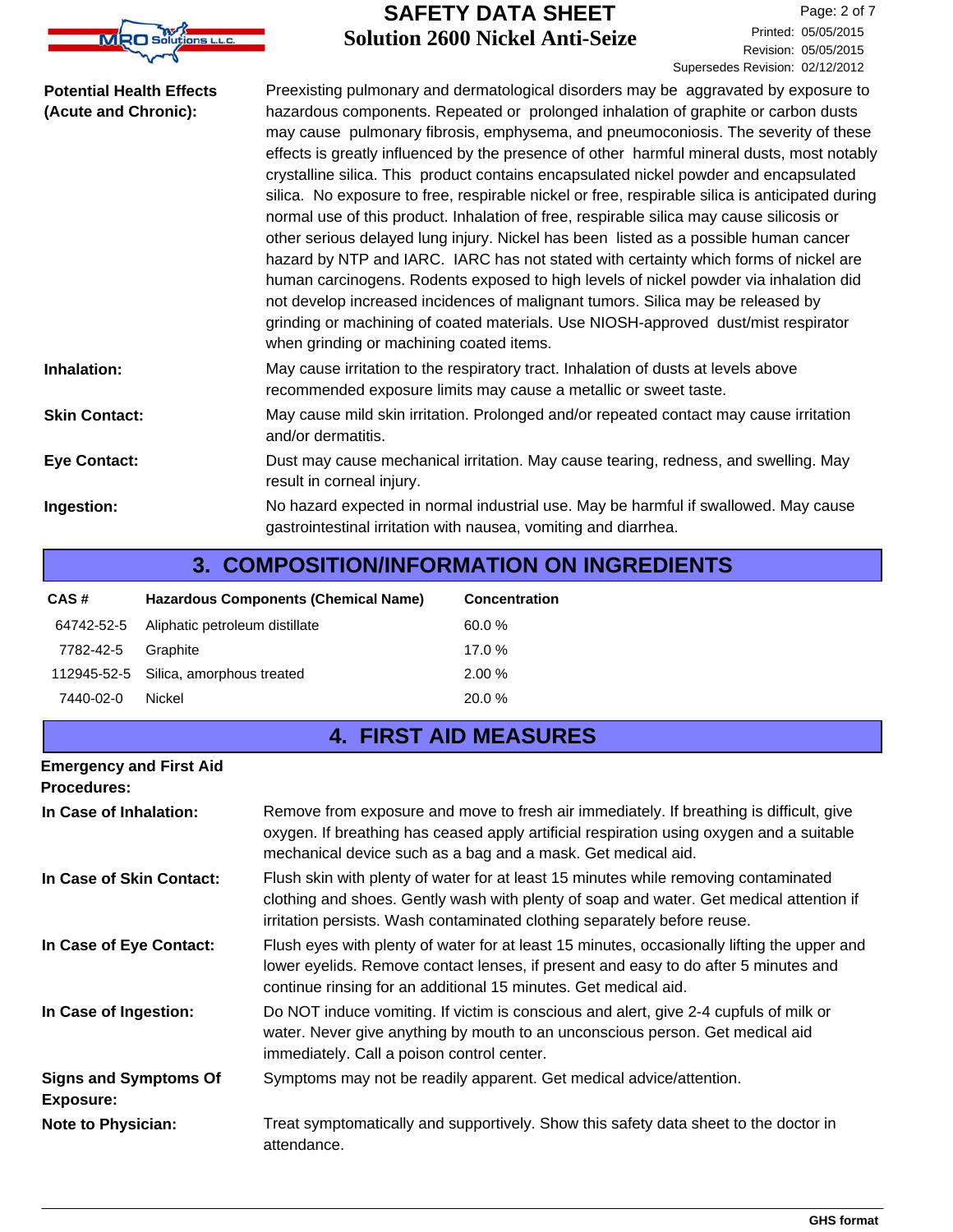

| <b>5. FIRE FIGHTING MEASURES</b>                                                                  |                                                                                                                                                                                                                                                                                                                                                                        |  |  |
|---------------------------------------------------------------------------------------------------|------------------------------------------------------------------------------------------------------------------------------------------------------------------------------------------------------------------------------------------------------------------------------------------------------------------------------------------------------------------------|--|--|
| Flash Pt:                                                                                         | 325 F (163 C)<br>Method Used: Cleveland Open Cup                                                                                                                                                                                                                                                                                                                       |  |  |
| <b>Explosive Limits:</b>                                                                          | LEL: No data.<br>UEL: No data.                                                                                                                                                                                                                                                                                                                                         |  |  |
| <b>Autoignition Pt:</b>                                                                           | No data.                                                                                                                                                                                                                                                                                                                                                               |  |  |
|                                                                                                   | Suitable Extinguishing Media: Foam, CO2, Dry Chemical, Water Fog. If water is used, fog nozzles are preferred.                                                                                                                                                                                                                                                         |  |  |
| <b>Fire Fighting Instructions:</b>                                                                | As in any fire, wear a self-contained breathing apparatus in pressure-demand,<br>MSHA/NIOSH approved (or equivalent), and full protective gear. During a fire, irritating<br>and highly toxic gases may be generated by thermal decomposition or combustion.<br>Containers may explode in the heat of a fire. Use water spray to keep fire-exposed<br>containers cool. |  |  |
| <b>Flammable Properties and</b><br>Hazards:                                                       | High temperatures and fire conditions can result in the formation of carbon monoxide and<br>carbon dioxide, Nickel will react slowly with hydrochloric and sulfuric acids, and is<br>somewhat more reactive with nitric acid. Hydrogen gas may be liberated under contains<br>and this can form an explosive mixture with air if not dissipated.                       |  |  |
|                                                                                                   | <b>6. ACCIDENTAL RELEASE MEASURES</b>                                                                                                                                                                                                                                                                                                                                  |  |  |
| <b>Protective Precautions,</b><br><b>Protective Equipment and</b><br><b>Emergency Procedures:</b> | Use proper personal protective equipment as indicated in Section 8.                                                                                                                                                                                                                                                                                                    |  |  |
| <b>Environmental Precautions:</b>                                                                 | Do not empty into drains. Material that cannot be recovered or reused should be<br>disposed of in accordance with all Federal, State and Local regulations.                                                                                                                                                                                                            |  |  |
| <b>Steps To Be Taken In Case</b><br><b>Material Is Released Or</b><br>Spilled:                    | Spills/Leaks: Provide ventilation. Avoid breathing vapors, mist or gas. Remove all sources<br>of ignition. Sweep up or absorb material, then place into a suitable clean, dry, closed<br>container for disposal.                                                                                                                                                       |  |  |
|                                                                                                   | <b>7. HANDLING AND STORAGE</b>                                                                                                                                                                                                                                                                                                                                         |  |  |
| <b>Precautions To Be Taken in</b><br>Handling:                                                    | Avoid contact with skin and eyes. Avoid ingestion and inhalation. Wash thoroughly after<br>handling. Remove contaminated clothing and wash before reuse. Use with adequate<br>ventilation.                                                                                                                                                                             |  |  |
|                                                                                                   | Do not reuse empty containers without first having them commercially cleaned or<br>reconditioned. Follow all SDS/label precautions even after container is emptied because<br>they may retain product residues.                                                                                                                                                        |  |  |
| <b>Precautions To Be Taken in</b><br>Storing:                                                     | Store in a cool, dry, well-ventilated area away from incompatible substances. Store away<br>from heat. Store in a tightly closed container. Keep container closed when not in use.                                                                                                                                                                                     |  |  |
| <b>Other Precautions:</b>                                                                         | Keep out of reach of children. Handle in accordance with good industrial hygiene and<br>safety practices.                                                                                                                                                                                                                                                              |  |  |

# **8. EXPOSURE CONTROLS/PERSONAL PROTECTION**

| CAS#        | <b>Partial Chemical Name</b>   | <b>OSHA TWA</b>         | <b>ACGIH TWA</b>                      | <b>Other Limits</b> |
|-------------|--------------------------------|-------------------------|---------------------------------------|---------------------|
| 64742-52-5  | Aliphatic petroleum distillate | No data.                | No data.                              | No data.            |
| 7782-42-5   | Graphite                       | PEL: 532.5 ppm/15 mppcf | TLV: 2 mg/m3 (resp. except<br>fibers) | No data.            |
| 112945-52-5 | Silica, amorphous treated      | No data.                | No data.                              | No data.            |
| 7440-02-0   | Nickel                         | PEL: 1 mg/m3            | TLV: 1.5 mg/m3 (Inhalation)           | No data.            |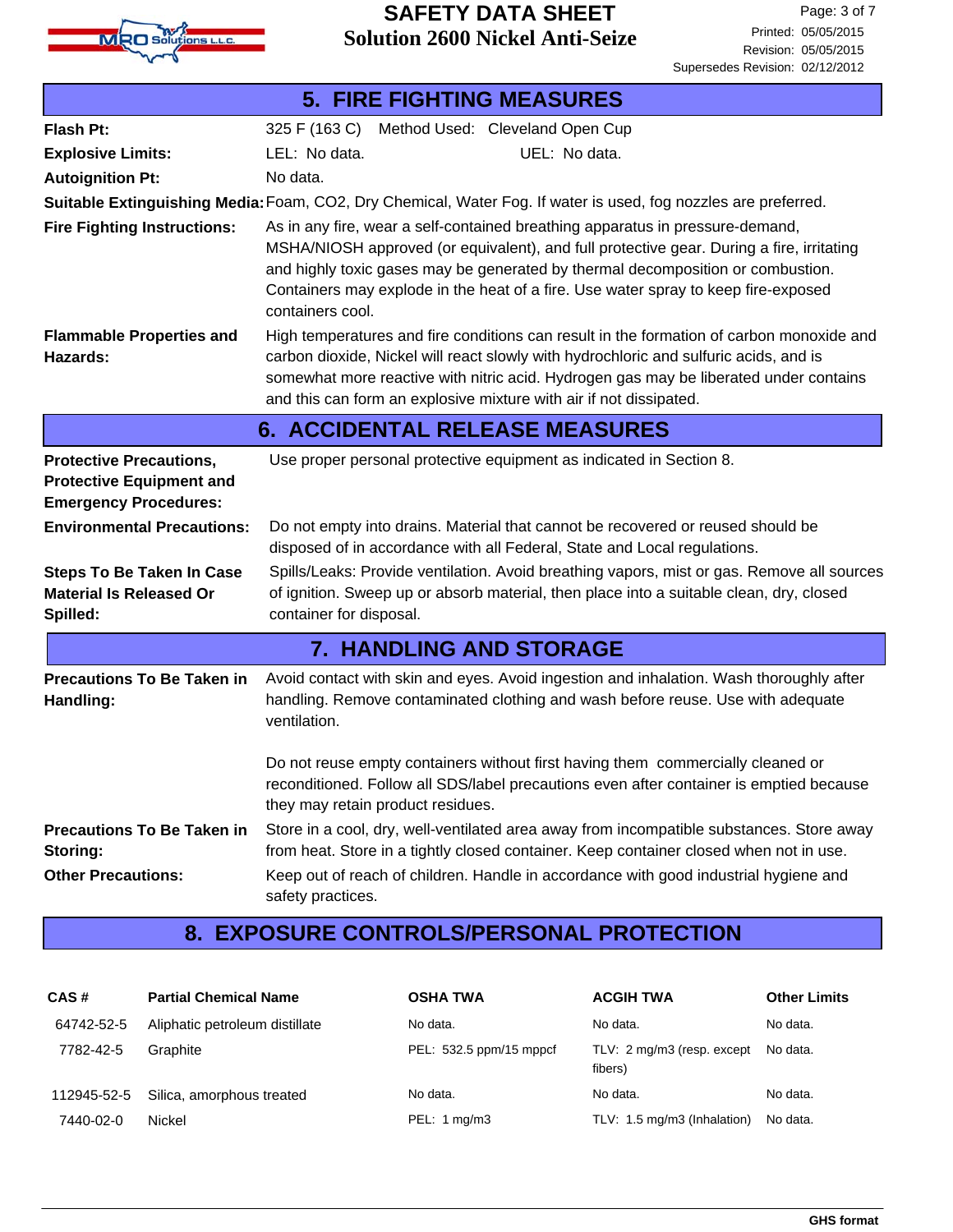

| <b>Respiratory Equipment</b>                       | Not required under normal use conditions. Avoid breathing vapors or dusts. In restricted                                                                                                                                                                                          |
|----------------------------------------------------|-----------------------------------------------------------------------------------------------------------------------------------------------------------------------------------------------------------------------------------------------------------------------------------|
| (Specify Type):                                    | areas, use approved chemical/mechanical filters designed to remove a combination of<br>particles and vapor. In confined areas, use approved air line type respirator or hood.<br>Self-contained breathing apparatus is required for vapor concentrations above PEL/TLV<br>limits. |
| <b>Eye Protection:</b>                             | Safety glasses, chemical goggles, and/or face shield should be worn.                                                                                                                                                                                                              |
| <b>Protective Gloves:</b>                          | Not required under normal use conditions. Solvent resistant gloves required for prolonged<br>or repeated contact.                                                                                                                                                                 |
| <b>Other Protective Clothing:</b>                  | Wear appropriate protective clothing to prevent skin exposure. Chemical resistant apron.                                                                                                                                                                                          |
| <b>Engineering Controls</b><br>(Ventilation etc.): | Use adequate general or local exhaust ventilation to minimize exposure levels. Facilities<br>storing or utilizing this material should be equipped with an eyewash facility and a safety<br>shower.                                                                               |
| Work/Hygienic/Maintenance                          | General industrial hygiene practice.                                                                                                                                                                                                                                              |
|                                                    |                                                                                                                                                                                                                                                                                   |

#### **Practices:**

# **9. PHYSICAL AND CHEMICAL PROPERTIES**

| <b>Physical States:</b>         | [ ] Liquid<br>[X] Solid<br>[ ] Gas                                                                                                     |
|---------------------------------|----------------------------------------------------------------------------------------------------------------------------------------|
| <b>Appearance and Odor:</b>     | Appearance: Metallic. Grayish. Paste.                                                                                                  |
|                                 | Odor: Slight. Petroleum-like.                                                                                                          |
| <b>Melting Point:</b>           | <b>NA</b>                                                                                                                              |
| <b>Boiling Point:</b>           | 500 F (260 C)                                                                                                                          |
| <b>Autoignition Pt:</b>         | No data.                                                                                                                               |
| Flash Pt:                       | 325 F (163 C)<br>Method Used: Cleveland Open Cup                                                                                       |
| <b>Explosive Limits:</b>        | LEL: No data.<br>UEL: No data.                                                                                                         |
| Specific Gravity (Water = 1):   | 1.24                                                                                                                                   |
| Density:                        | <b>NA</b>                                                                                                                              |
| Vapor Pressure (vs. Air or      | No data.                                                                                                                               |
| $mm Hg$ ):                      |                                                                                                                                        |
| Vapor Density (vs. Air = 1):    | Heavier than air                                                                                                                       |
| <b>Evaporation Rate:</b>        | Slower than ether                                                                                                                      |
| <b>Solubility in Water:</b>     | Nil                                                                                                                                    |
| <b>Percent Volatile:</b>        | No data.                                                                                                                               |
|                                 | <b>10. STABILITY AND REACTIVITY</b>                                                                                                    |
| <b>Reactivity:</b>              | Nickel will react slowly with hydrochloric and sulfuric acids, and is somewhat more                                                    |
|                                 | reactive with nitric acid. Hydrogen gas may be liberated under contains and this can form                                              |
|                                 | an explosive mixture with air if not dissipated.                                                                                       |
| <b>Stability:</b>               | Unstable $\lceil \quad \rceil$<br>Stable [X]                                                                                           |
| <b>Conditions To Avoid -</b>    | High temperatures, Incompatible materials.                                                                                             |
| Instability:                    |                                                                                                                                        |
|                                 | Incompatibility - Materials To Sulfur and Sulfite compounds, fluorine, ammonium nitrate, hydrazine, ammonia,                           |
| Avoid:                          | phosphorous, selenium. perchlorates, performic acid, Nickel will react slowly with                                                     |
|                                 | hydrochloric and sulfuric acids, and is somewhat more reactive with nitric acid. Hydrogen                                              |
|                                 | gas may be liberated under contains and this can form an explosive mixture with air if not                                             |
|                                 | dissipated.                                                                                                                            |
| <b>Byproducts:</b>              | Hazardous Decomposition or High temperatures and fire conditions can result in the formation of carbon monoxide and<br>carbon dioxide. |
| <b>Possibility of Hazardous</b> | Will not occur [X]<br>Will occur $\lceil \quad \rceil$                                                                                 |
| <b>Reactions:</b>               |                                                                                                                                        |
| <b>Conditions To Avoid -</b>    | No data available.                                                                                                                     |
|                                 |                                                                                                                                        |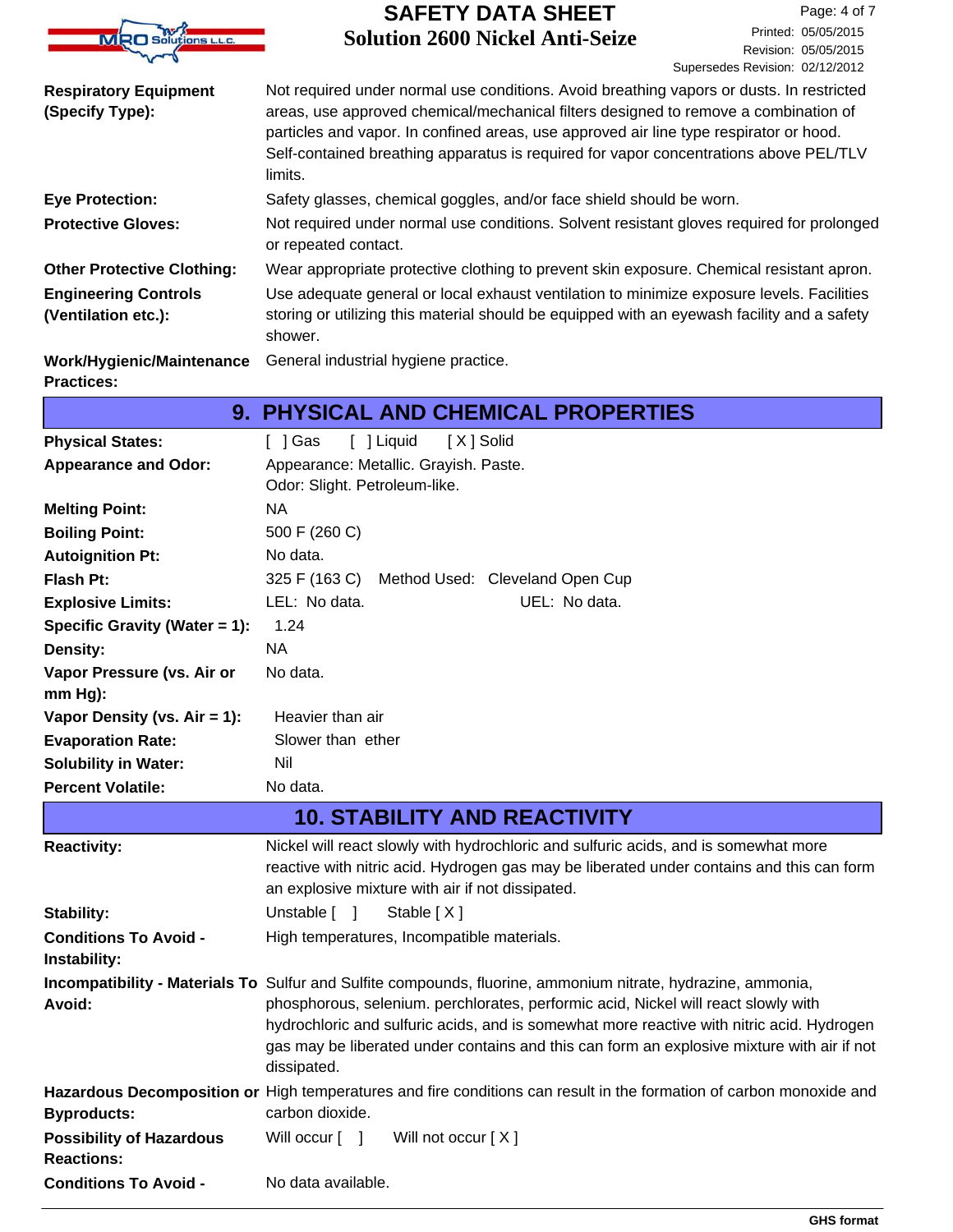

#### **Hazardous Reactions:**

|                                               | <b>11. TOXICOLOGICAL INFORMATION</b>                                                                                                                                                                                                                                                                                                                                                                                                                                                                                                                                                                                                                                                                                                                           |  |  |
|-----------------------------------------------|----------------------------------------------------------------------------------------------------------------------------------------------------------------------------------------------------------------------------------------------------------------------------------------------------------------------------------------------------------------------------------------------------------------------------------------------------------------------------------------------------------------------------------------------------------------------------------------------------------------------------------------------------------------------------------------------------------------------------------------------------------------|--|--|
| <b>Toxicological Information:</b>             | Epidemiology: No information available.<br>Teratogenicity: No information available.<br>Reproductive Effects: No information available.<br>Mutagenicity: No information available.<br>Neurotoxicity: No information available.                                                                                                                                                                                                                                                                                                                                                                                                                                                                                                                                 |  |  |
|                                               | Other Studies: CAS# 64742-52-5:<br>Acute toxicity, LD, Oral, Rat, > 5.0 mg/kg                                                                                                                                                                                                                                                                                                                                                                                                                                                                                                                                                                                                                                                                                  |  |  |
|                                               | Other Studies: CAS # 112945-52-5:<br>Acute toxicity, LD50, Oral, Rat, 3160 mg / kg.                                                                                                                                                                                                                                                                                                                                                                                                                                                                                                                                                                                                                                                                            |  |  |
| <b>Irritation or Corrosion:</b>               | Other Studies: CAS# 7440-02-0:<br>Acute toxicity, LDLO, Oral, Guinea pig, 5.0 mg/kg.<br>Other Studies: CAS# 64742-52-5:                                                                                                                                                                                                                                                                                                                                                                                                                                                                                                                                                                                                                                        |  |  |
|                                               | Standard Draize Test, Skin, Species: Rabbit, 500.0 mg.                                                                                                                                                                                                                                                                                                                                                                                                                                                                                                                                                                                                                                                                                                         |  |  |
| <b>Carcinogenicity/Other</b><br>Information:  | This product contains encapsulated nickel powder and encapsulated silica. No exposure<br>to free, respirable nickel or free, respirable silica is anticipated during normal use of this<br>product. Inhalation of free, respirable silica may cause silicosis or other serious delayed<br>lung injury. Nickel has been listed as a possible human cancer hazard by NTP and IARC.<br>IARC has not stated with certainty which forms of nickel are human carcinogens.<br>Rodents exposed to high levels of nickel powder via inhalation did not develop increased<br>incidences of malignant tumors. Silica may be released by grinding or machining of<br>coated materials. Use NIOSH-approved dust/mist respirator when grinding or machining<br>coated items. |  |  |
| Carcinogenicity:                              | NTP? Yes<br>IARC Monographs? Yes<br><b>OSHA Regulated? Yes</b>                                                                                                                                                                                                                                                                                                                                                                                                                                                                                                                                                                                                                                                                                                 |  |  |
|                                               | <b>12. ECOLOGICAL INFORMATION</b>                                                                                                                                                                                                                                                                                                                                                                                                                                                                                                                                                                                                                                                                                                                              |  |  |
| <b>General Ecological</b><br>Information:     | Environmental: No information available.<br>Physical: No information available.<br>Other Studies: CAS# 7440-02-0:<br>LC50, Striped Bass (Morone saxatilis), 6.30ppm, 96H.                                                                                                                                                                                                                                                                                                                                                                                                                                                                                                                                                                                      |  |  |
| <b>Results of PBT and vPvB</b><br>assessment: | No data available.                                                                                                                                                                                                                                                                                                                                                                                                                                                                                                                                                                                                                                                                                                                                             |  |  |
| Persistence and<br>Degradability:             | No data available.                                                                                                                                                                                                                                                                                                                                                                                                                                                                                                                                                                                                                                                                                                                                             |  |  |
| <b>Bioaccumulative Potential:</b>             | No data available.                                                                                                                                                                                                                                                                                                                                                                                                                                                                                                                                                                                                                                                                                                                                             |  |  |
| <b>Mobility in Soil:</b>                      | No data available.                                                                                                                                                                                                                                                                                                                                                                                                                                                                                                                                                                                                                                                                                                                                             |  |  |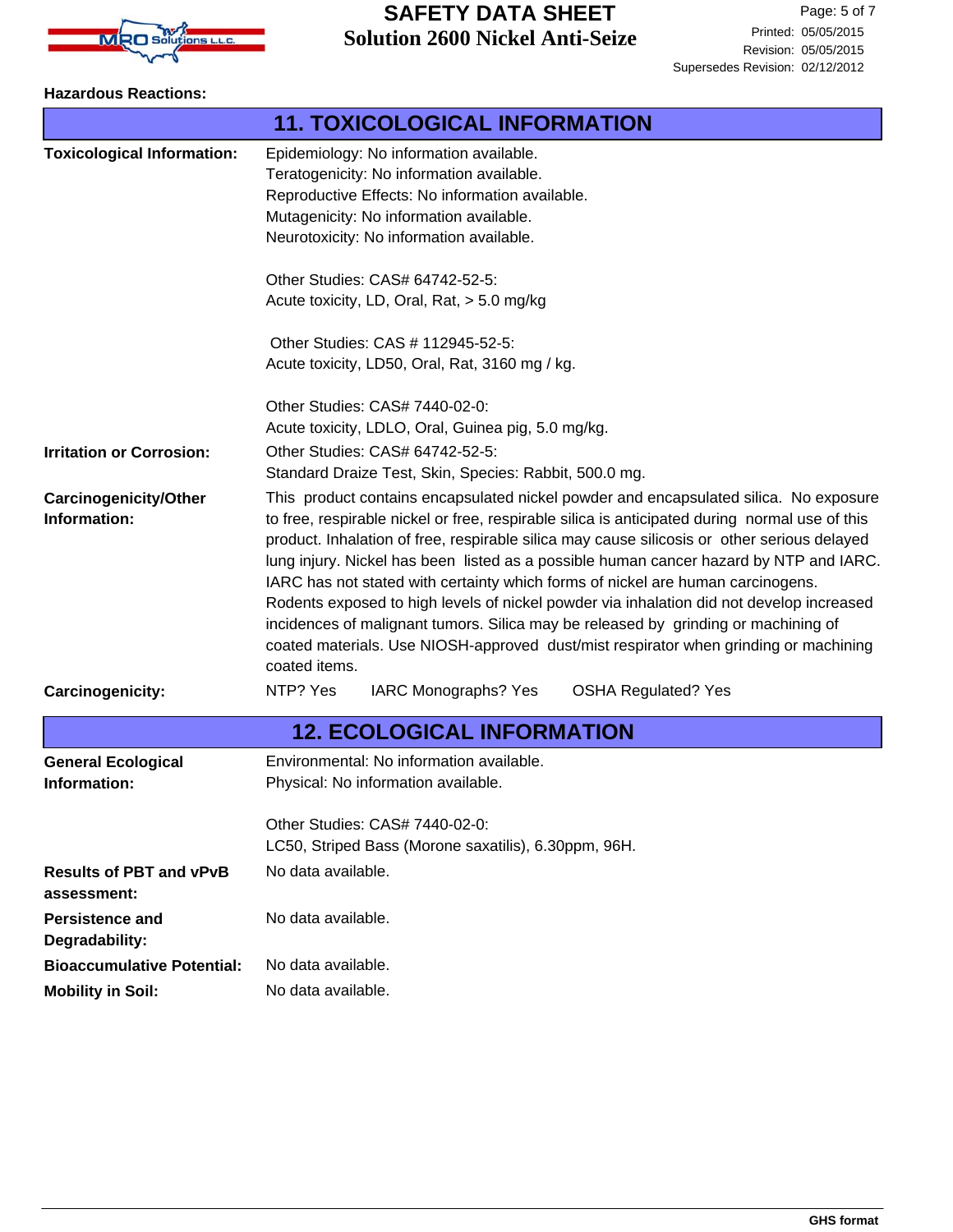

### Chemical waste generators must determine whether a discarded chemical is classified as a hazardous waste. US EPA guidelines for the classification determination are listed in 40 CFR Parts 261. Additionally, waste generators must consult state and local hazardous waste regulations to ensure complete and accurate classification. Observe all federal, state, and local environmental regulations. **Waste Disposal Method: 13. DISPOSAL CONSIDERATIONS 14. TRANSPORT INFORMATION DOT Proper Shipping Name:** Not regulated as a hazardous material. **DOT Hazard Class: UN/NA Number: LAND TRANSPORT (US DOT): CAS # Hazardous Components (Chemical Name) 15. REGULATORY INFORMATION S. 302 (EHS) S. 304 RQ S. 313 (TRI) EPA SARA (Superfund Amendments and Reauthorization Act of 1986) Lists** 64742-52-5 Aliphatic petroleum distillate No No No 7782-42-5 Graphite No No No 112945-52-5 Silica, amorphous treated No No No 7440-02-0 Nickel No Yes 100 LB Yes **CAS # Hazardous Components (Chemical Name) Other US EPA or State Lists** 64742-52-5 Aliphatic petroleum distillate TSCA: Yes - Inventory; CA PROP.65: No; CA TAC, Title 8: No; MA Oil/HazMat: No; MI CMR, Part 5: No; NC TAP: No; NJ EHS: No; NY Part 597: No; PA HSL: No; SC TAP: No; WI Air: No 7782-42-5 Graphite TSCA: Yes - Inventory; CA PROP.65: No; CA TAC, Title 8: Title 8; MA Oil/HazMat: No; MI CMR, Part 5: No; NC TAP: No; NJ EHS: Yes - 3325; NY Part 597: No; PA HSL: Yes - 1; SC TAP: No; WI Air: Yes 112945-52-5 Silica, amorphous treated TSCA: No; CA PROP.65: No; CA TAC, Title 8: No; MA Oil/HazMat: No; MI CMR, Part 5: No; NC TAP: No; NJ EHS: No; NY Part 597: No; PA HSL: No; SC TAP: No; WI Air: No 7440-02-0 Nickel TSCA: Yes - Inventory; CA PROP.65: Yes; CA TAC, Title 8: TAC, Title 8; MA Oil/HazMat: Yes; MI CMR, Part 5: CMR, Part 5; NC TAP: Yes; NJ EHS: Yes - 1341; NY Part 597: Yes; PA HSL: Yes - B; SC TAP: Yes; WI Air: Yes **CAS # Hazardous Components (Chemical Name) International Regulatory Lists** 64742-52-5 Aliphatic petroleum distillate Canadian DSL: Yes; Canadian NDSL: No; Mexico INSQ: Yes 7782-42-5 Graphite Canadian DSL: Yes; Canadian NDSL: No; Mexico INSQ: Yes 112945-52-5 Silica, amorphous treated Canadian DSL: Yes; Canadian NDSL: No; Mexico INSQ: Yes 7440-02-0 Nickel Canadian DSL: Yes; Canadian NDSL: No; Mexico INSQ: Yes